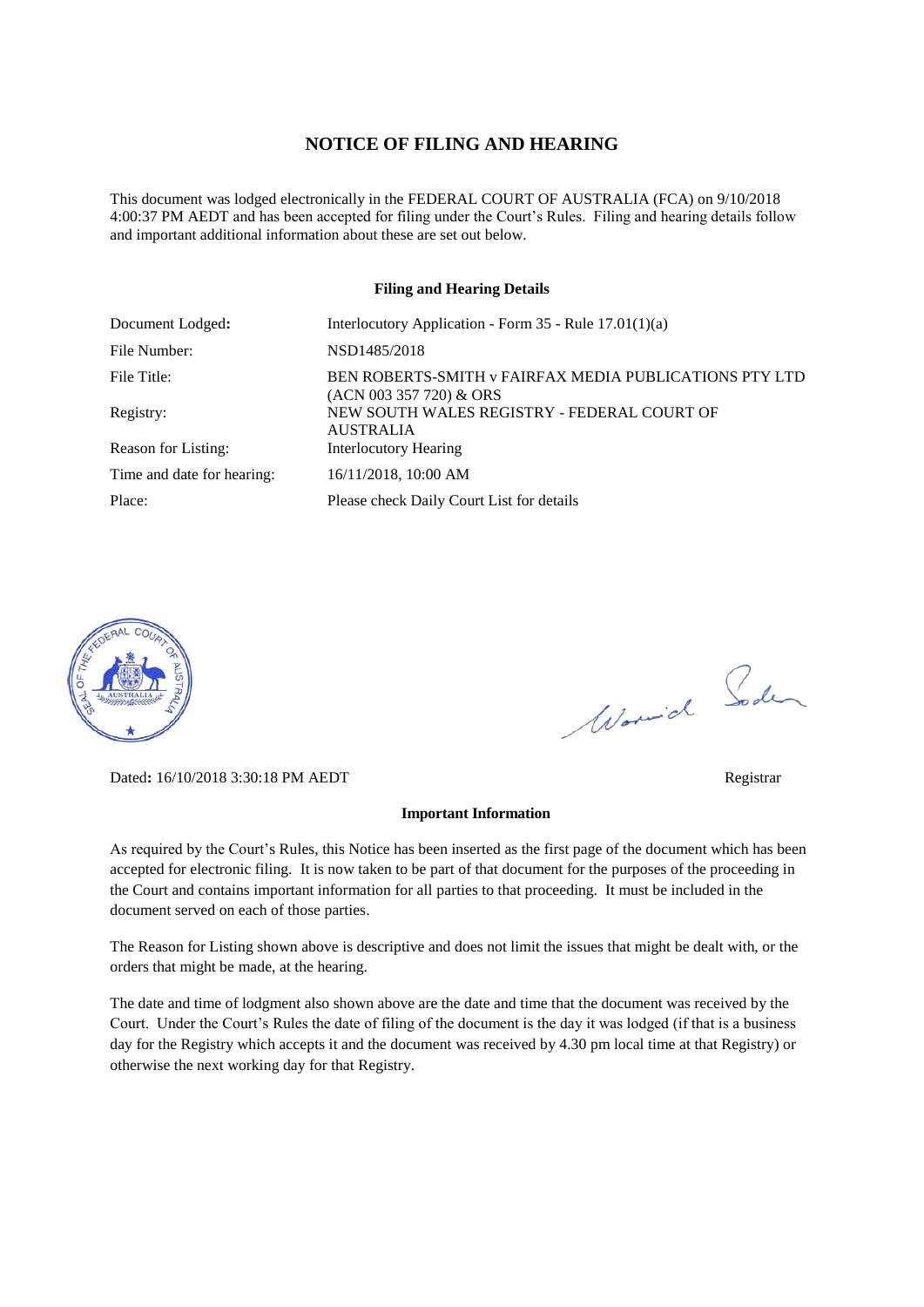Form 35 Rule 17.01(1)

# **Interlocutory application**



No. NSD1485 of 2018

Federal Court of Australia District Registry: New South Wales Division: General

### **Ben Roberts-Smith**

Applicant

### **Fairfax Media Publications Pty Limited** and others

**Respondents** 

To the Applicant and the Commonwealth of Australia

The Respondents apply for the interlocutory orders set out in this application.

The Court will hear this application, or make orders for the conduct of the proceeding, at the time and place stated below. If you or your lawyer do not attend, then the Court may make orders in your absence.

### **Time and date for hearing**:

**Place**: Law Courts Building, Queens Square, Phillip Street Sydney NSW 2000

The Court ordered that the time for serving this application be abridged to

Date:

Signed by an officer acting with the authority of the District Registrar

|                                           | Fairfax Media Publications Pty Limited, Nick |
|-------------------------------------------|----------------------------------------------|
|                                           | McKenzie, Chris Masters and David Wroe,      |
| Filed on behalf of                        | Respondents                                  |
| Prepared by                               | <b>Peter Bartlett</b>                        |
| Law firm                                  | Minter Ellison                               |
| Tel +61 3 8608 2037                       | +61 3 8608 1088<br>Fax                       |
| Peter.Bartlett@minterellison.com<br>Email |                                              |
| <b>Address for service</b>                | Level 23, Rialto Towers, 525 Collins Street  |
|                                           | Melbourne VIC 3000                           |

[Form approved 01/08/2011]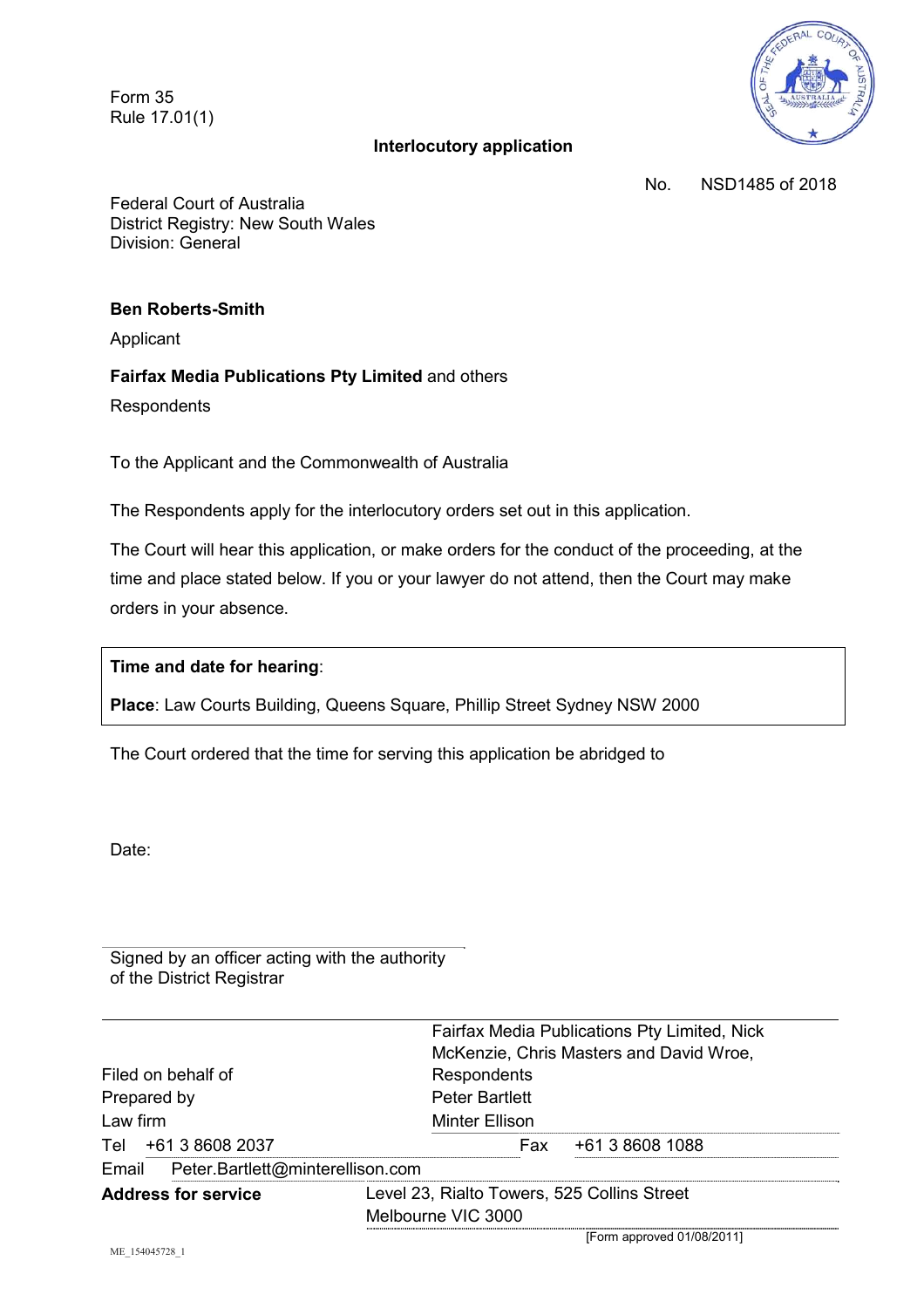

# **Interlocutory orders sought**

- 1. Pursuant to s 37AF of the *Federal Court of Australia Act 1976 (Cth)* (**the Act**) and on the grounds referred to in  $s$  37AG(1)(b) and (c) of the Act, there is to be no disclosure of information that identifies, or tends to identify, the persons referred to in the Confidential Annexure to the Defence to Statement of Claim as Person 1 to Person 16 inclusive.
- 2. Pursuant to s 37AF of the Act and on the ground referred to in s 37AG(1)(c) of the Act, there is to be no disclosure of information that identifies, or tends to identify, the person referred to in the Confidential Annexure to the Defence to Statement of Claim as Person 17.
- 3. Pursuant to s 37AF of the Act and on the grounds referred to in s 37AG(1)(b) and (c) of the Act, that no person may publish or cause to be published the Confidential Annexure to the Defence to Statement of Claim.
- 4. Orders 1, 2 and 3 do not prevent disclosures to and between the following people:
	- (a) Judges of this Court;
	- (b) necessary Court staff (including transcription service providers);
	- (c) the parties;
	- (d) legal representatives of the parties instructed in these proceedings, including inhouse counsel of the first respondent;
	- (e) witnesses or proposed witnesses in the proceedings;
	- (f) Commonwealth Ministers;
	- (g) the Secretary of the Department of Defence, officers of the Department of Defence, and legal representatives of the Secretary, the Inspector-General of the Australian Defence Force, and Assistant IGADFs; and
	- (h) judicial officers and necessary staff of any court hearing an appeal from any decision made in the course of this proceeding.
- 5. Orders 1,2 and 3 apply until further order.
- 6. Such further or other order as the Court thinks fit.

### **Service on the Applicant**

It is intended to serve this application on the Applicant and on the Commonwealth of Australia.